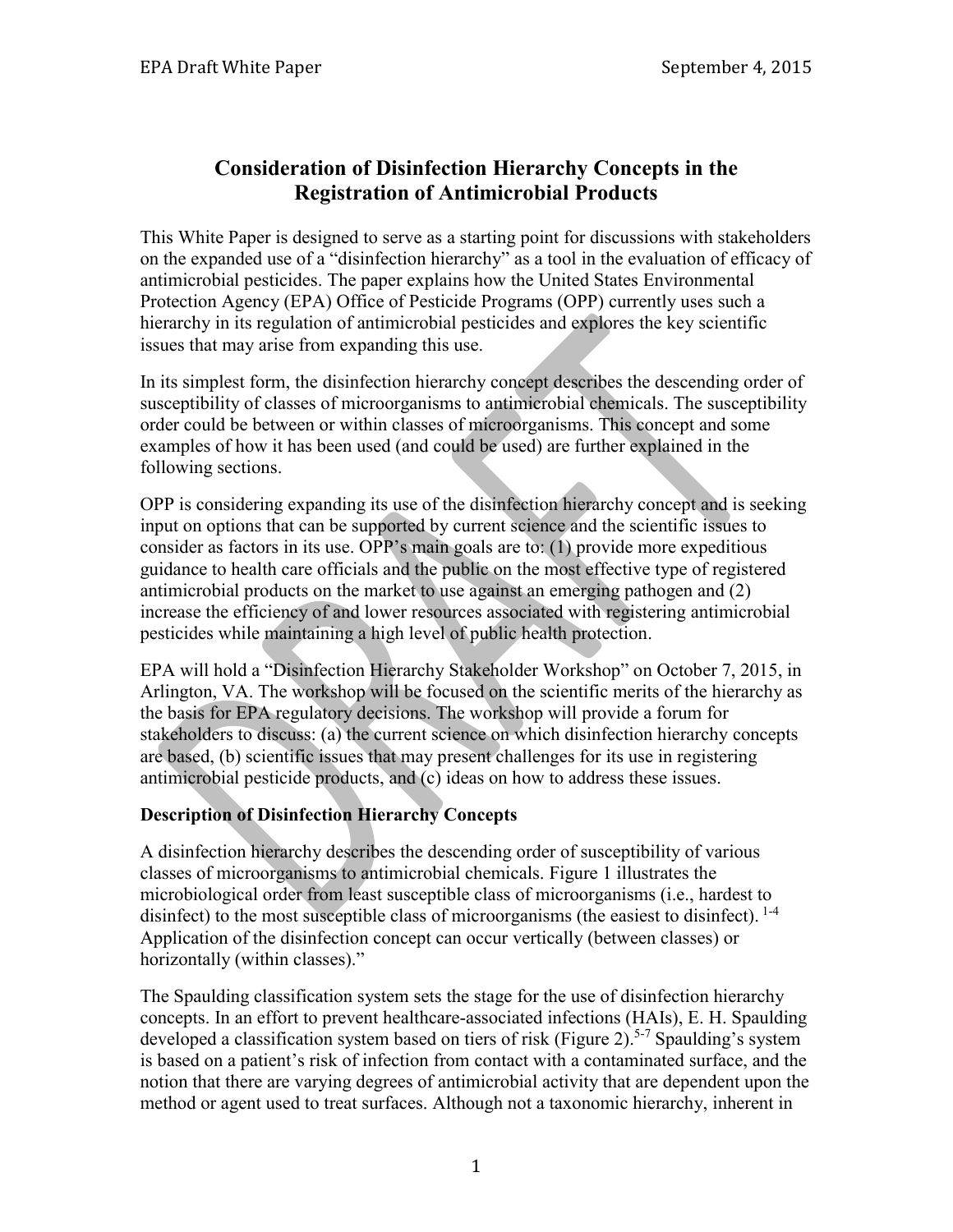Spaulding's classification system, and what has become apparent to microbiologists over time, is the awareness that different classes of microorganisms exhibit different degrees of susceptibility to antimicrobial chemicals due to biochemical and biophysical characteristics of the organism.

Spaulding's classification system has been adopted by the Food and Drug Administration (FDA) and the Centers for Disease Control and Prevention (CDC) to guide disinfection policies. CDC has established categories for recommended processing activity levels based on a hierarchy: sterilization, high-level disinfection, intermediate-level disinfection, low-level disinfection, and non-critical environmental surfaces. <sup>8</sup> The FDA used the hierarchy to develop criteria to support efficacy claims for the defined CDC processing levels. For example, a sterilant must destroy all forms of microbial life, including bacterial spores as demonstrated by a specific required sporicidal test method. In another example, high-level disinfectants are defined as those that destroy all mycobacteria, all ordinary vegetative bacteria, fungi, small or non-lipid viruses, mediumsized or lipid-containing viruses, and some bacterial spores. FDA recommends a specific testing regime to demonstrate this level of efficacy.<sup>9</sup>

The FDA approach is an example of a vertical application of disinfection hierarchy concepts. According to the Klein-Deforest Scheme<sup>10</sup>, viruses are divided into three categories based on differences in their outer structure, which determines their susceptibility to disinfectants. The Klein Deforest Scheme is an example a horizontal application of disinfection hierarchy concepts.

## **EPA's Current Regulatory Practice and Use of Hierarchy Concepts**

Antimicrobial pesticides are substances or mixtures of substances used to eliminate or suppress the growth of harmful microorganisms (e.g., bacteria, viruses, fungi, etc.) on inanimate objects and surfaces. The EPA regulates pesticides, including products with antimicrobial activity, under the statutory authority of the Federal Insecticide, Fungicide, and Rodenticide Act (FIFRA). In the United States, antimicrobial products bearing claims for control of microorganisms on inanimate surfaces that are infectious to humans are considered to have "public health claims." In EPA's view, users of antimicrobial pesticides with public health claims will expect the products to perform as claimed, and there could be health consequences if they do not perform as expected. Therefore, under FIFRA, EPA requires the registrant of an antimicrobial product with a public health claim to submit efficacy data in support of the product's registration. OPP has developed guidelines for registrants to use in the testing of pesticides and toxic substances, and the development of test data for submission to the Agency. Group B — Antimicrobial Efficacy Test Guidelines Series 810.2000-2700

[\(http://www.epa.gov/ocspp/pubs/frs/publications/Test\\_Guidelines/series810.htm\)](http://www.epa.gov/ocspp/pubs/frs/publications/Test_Guidelines/series810.htm) are for antimicrobial pesticides.

To some extent, EPA already regulates antimicrobial pesticides with public health claims using disinfection hierarchy concepts. EPA has established three main antimicrobial product categories based on the degree or level of antimicrobial activity. The three categories are sterilant, disinfectant and sanitizer (Appendix A, Table 1). The disinfectant category is further subdivided into three categories of product claim: limited spectrum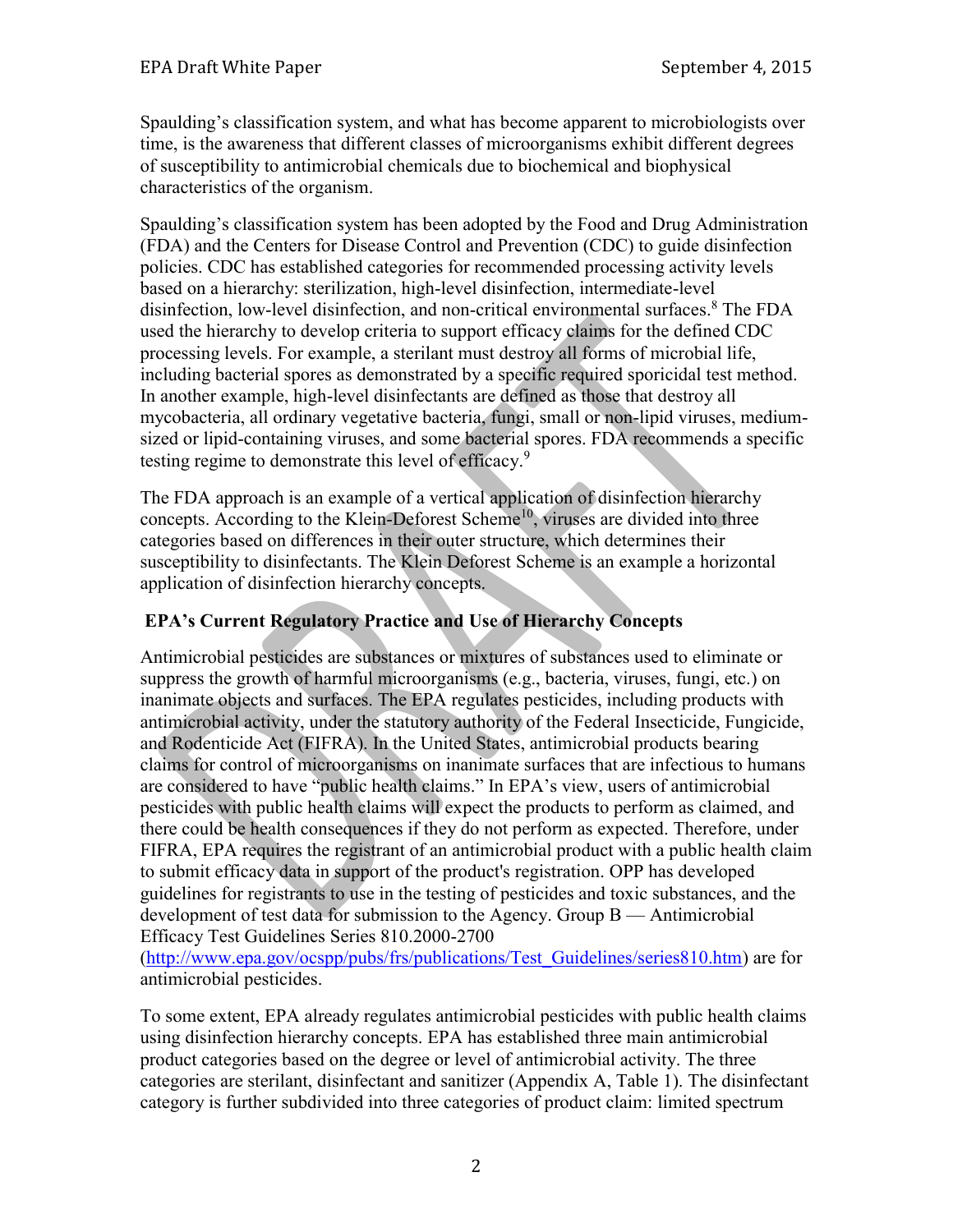$\overline{a}$ 

disinfectant, broad spectrum disinfectant and hospital disinfectant. For each category, EPA has established testing standards necessary to provide assurance of efficacy, including the test organism(s) a product must be evaluated against. A product that demonstrates efficacy within a particular category may convey label claims for the category itself (e.g., "hospital disinfectant") and claims for the specific microorganisms required to be tested for that particular category (e.g., "*Pseudomonas aeruginosa*"). For claims against additional bacteria and viruses, EPA requires registrants to submit efficacy data for each individual microbe.

As an example of EPA's current regulatory practice and the general use of disinfection hierarchy concepts – if a company wishes to register Product A, a hospital disinfectant and tuberculocidal product that is also for use against *Listeria*, EPA requires efficacy testing to be conducted against *Staphylococcus aureus* and *Pseudomonas aeruginosa* (for the hospital claim), as well as *Mycobacterium bovis* BCG (for the claim as a tuberculocidal product) and *Listeria* (for the specific label claim against *Listeria)*. In this example, testing is required against four test organisms to obtain the desired label claims. Any additional claims against other microorganisms, such as a virus, would require additional efficacy data. The addition of forty or more microorganisms to a product label is not uncommon.

Considering the large number of viruses and bacteria that present a public health concern, the current approach poses a growing regulatory challenge for EPA. The requirement for extensive testing may also present biosafety issues, logistical (e.g., organism availability, culturing, etc.) and laboratory accessibility concerns for industry, as well as potential user confusion. In short, the current approach consumes considerable time and resources for both industry and government, which can ultimately impact public health protection.

In addition to EPA's general use of the disinfection hierarchy for establishing antimicrobial categories for product registration, EPA has also successfully employed disinfection hierarchy concepts for allowing the use of registered products for treating surfaces contaminated with emerging viral pathogens. EPA's emerging pathogen guidance is focused specifically on viral pathogens\* such as SARS coronavirus (SARS-CoV), influenza A (H1N1) virus, and Ebola virus for which, at the time of an outbreak, there were no registered products available with such claims.<sup>11</sup> In these situations, EPA used a hierarchal approach to recommend products with a presumed level of efficacy with higher or equal effectiveness against the emerging pathogen. For example, an EPAregistered hospital disinfectant with a label claim for use against a non-enveloped virus (e.g., norovirus, rotavirus, adenovirus, poliovirus, etc.) was deemed appropriate for disinfection of surfaces contaminated with Ebola virus.

<sup>\*</sup> For this effort, the Agency defines, "emerging pathogen" as any infectious organism capable of causing disease in humans (whether through natural person-to-person transmission or through zoonotic transmission) that has newly reached either endemic, epidemic, or pandemic levels. This includes reappearing pathogens (old and new) that have established identification by the CDC.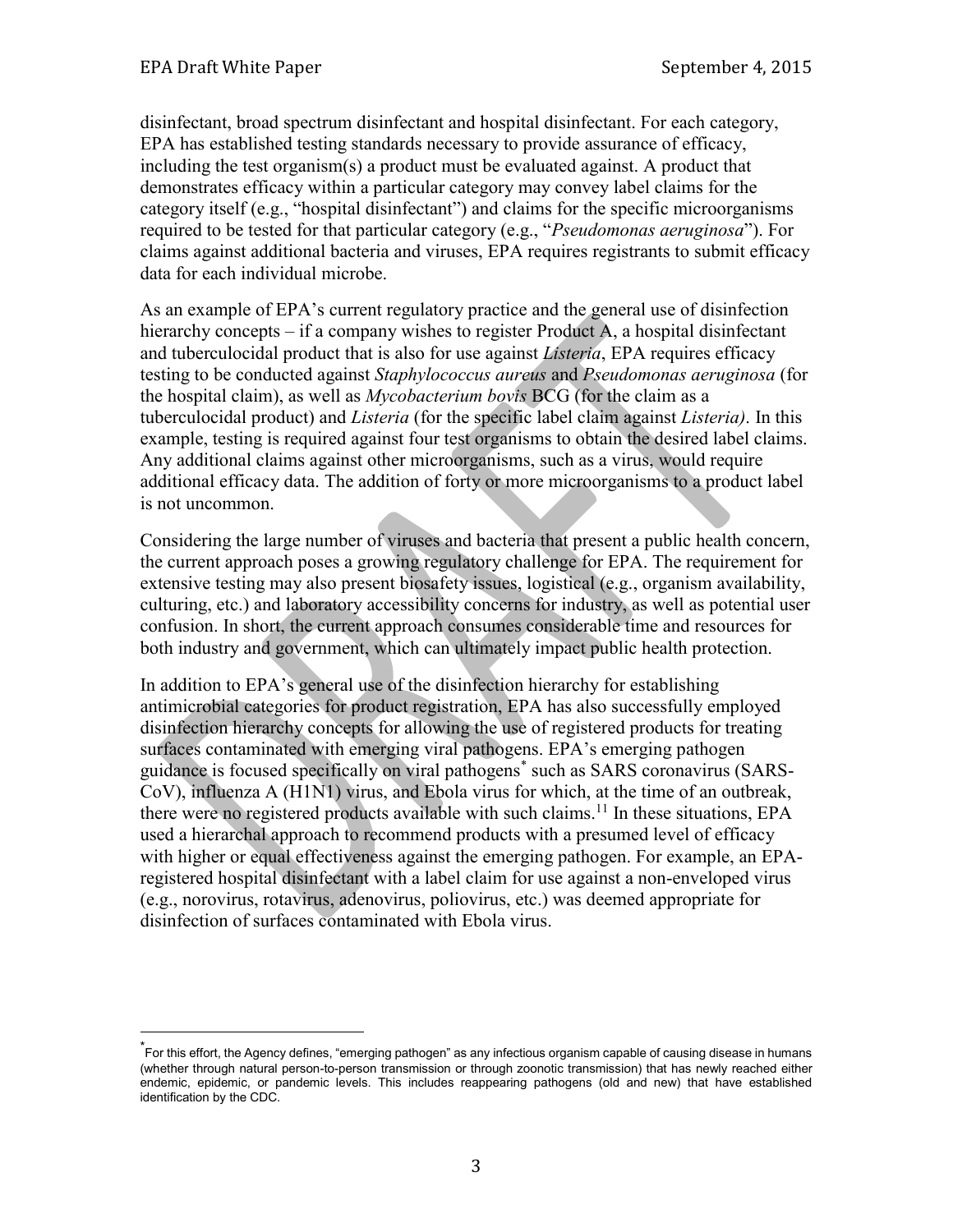### **EPA's Consideration of Expanding the Use of Disinfection Hierarchy Concepts for Registering Antimicrobial Pesticides**

Why does EPA want to explore a broader use of a disinfection hierarchy in registering antimicrobial public health pesticide products? EPA's experience in applying the hierarchy concept to emerging pathogens, as well as the demonstrated rapidity in terms of public health protection, are significant factors in EPA's consideration of whether or not a broadly-applied disinfection hierarchy could be used routinely for antimicrobial product registration. A broader use of the hierarchy would allow more expeditious responses to emerging infectious diseases and thus, better public health protection. Moreover, broader reliance on the hierarchy would streamline the approach to registering antimicrobial pesticides, saving time and resources and would provide a practical approach for users. Decontamination of environmental surfaces is conducted without knowledge of the specific organism(s) present; furthermore, contaminated surfaces commonly have an array of unknown microbes. Thus, having an antimicrobial product approved for a use site to disinfect against broad classes of microorganisms provides a more simplified product selection process.

If proven reliable, there are multiple ways a disinfection hierarchy could be used to streamline product registration. In one option (in the broadest sense), disinfection hierarchy concepts could be fully applied vertically down all microorganism classes from least to most susceptible to disinfection. As an example, consider Product A from the previous section where efficacy testing was required for four microbes. Following the microbial hierarchy vertically, the efficacy data for *Mycobacterium* would be sufficient to support claims against the other three microbes (*Staphylococcus, Pseudomonas,* and *Listeria*) because they fall below *Mycobacterium* on the microbial hierarchy, and would be considered more susceptible to disinfection under the same use conditions.

In another, more limited option, EPA could define the efficacy standards for each category of product and identify the representative organism(s) necessary to evaluate the efficacy of an antimicrobial product against a class of microorganisms. Under this approach, if an antimicrobial pesticide displays acceptable efficacy against the defined representative microbe(s) for a class, EPA could conclude that it was also effective against other microbes in the class that are deemed more susceptible. This could eliminate the need to test against or, alternatively, to submit data for each individual organism.

Then again, EPA may decide that the hierarchy is more suited for a narrower use. For example, EPA could decide to use the hierarchy to support reduced data for certain types of claims (e.g., only enveloped viruses) or for certain product types (e.g., only sanitizers), or for certain uses (e.g., only residential use products). An example of a partial application of disinfection hierarchy concepts would be to have the applicant tests against all microorganisms on the label but only submit data to EPA on select, representative microorganisms.

EPA is assessing the scientific merits of the hierarchy as the basis for EPA regulatory decisions, with respect to several considerations. These include: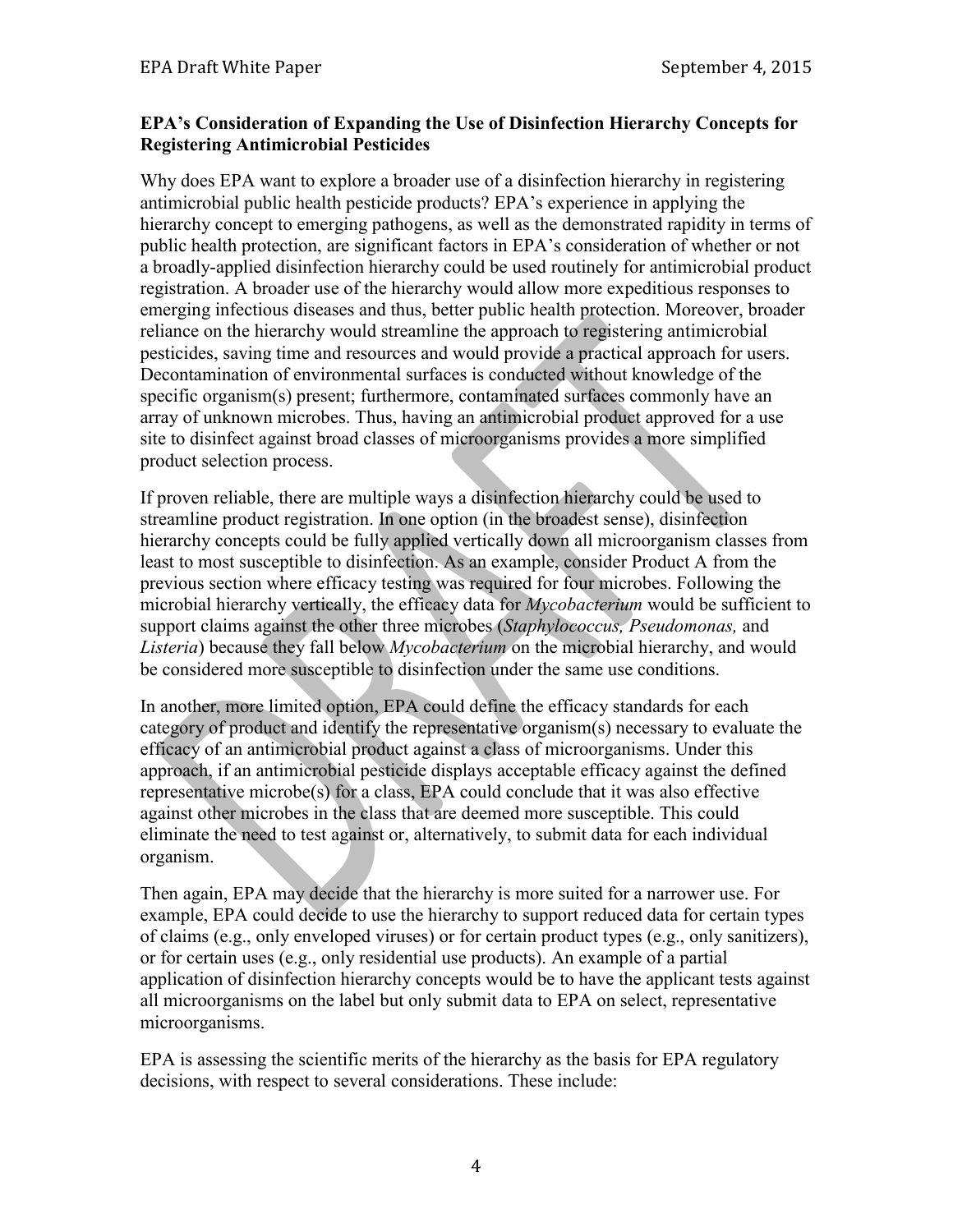- Variables impacting efficacy: There are a number of factors that may influence the efficacy of antimicrobial products and the use of the hierarchy.
	- o Physical parameters pH, temperature, soil load, surface type, etc.,
	- o Chemical parameters active ingredient(s), formulation, surfactants, etc.,
	- o Suitable test methodologies, including method variability

Representative microorganisms: It is common practice to use certain species of microbes to represent other microorganisms in a class that have similar properties or characteristics. Is this a scientifically valid approach for assessing the efficacy of antimicrobial products?<sup>12</sup> If so, assessing what microorganism characteristics are relevant for susceptibility is critical. For example, it is common to consider whether a virus is enveloped or non-enveloped. It may also be important to consider genetic makeup and viral shape.

EPA is seeking input on the following questions:

- 1. What are the potential variables that might affect the hierarchical order and, thus, the stability of the hierarchy and reliability of representative organisms under different conditions?
	- Which variables have the greatest impact on the stability of the hierarchy? To what degree does this vary between classes of microorganisms?
		- o Physical parameters (pH, temperature, soil load, surface type, etc.)
		- o Chemical parameters (active ingredient(s), formulation, surfactants, etc.)
		- o Method variability
	- What options might be considered for addressing variables that have an impact on the stability of the hierarchy?
- 2. What is the scientific basis for and what are the limitations of the selection of representative microorganisms within a class of microorganisms?
	- What are the relevant characteristics of the microorganisms to consider in determining the most appropriate test organisms to represent all pathogenic organisms within a class?
	- In what classes does the science suggest that more than one representative organism may be needed? For which other class(es) of microorganisms is there sufficient information to identify a representative microorganism that reliably meets all the relevant characteristics?
- 3. In what ways is the application of disinfection hierarchy concepts supported by current science?
	- Given current science, in what ways and/or for what classes of microorganisms can disinfection hierarchy concepts be applied sooner rather than later?
	- What are important limitations based on current science?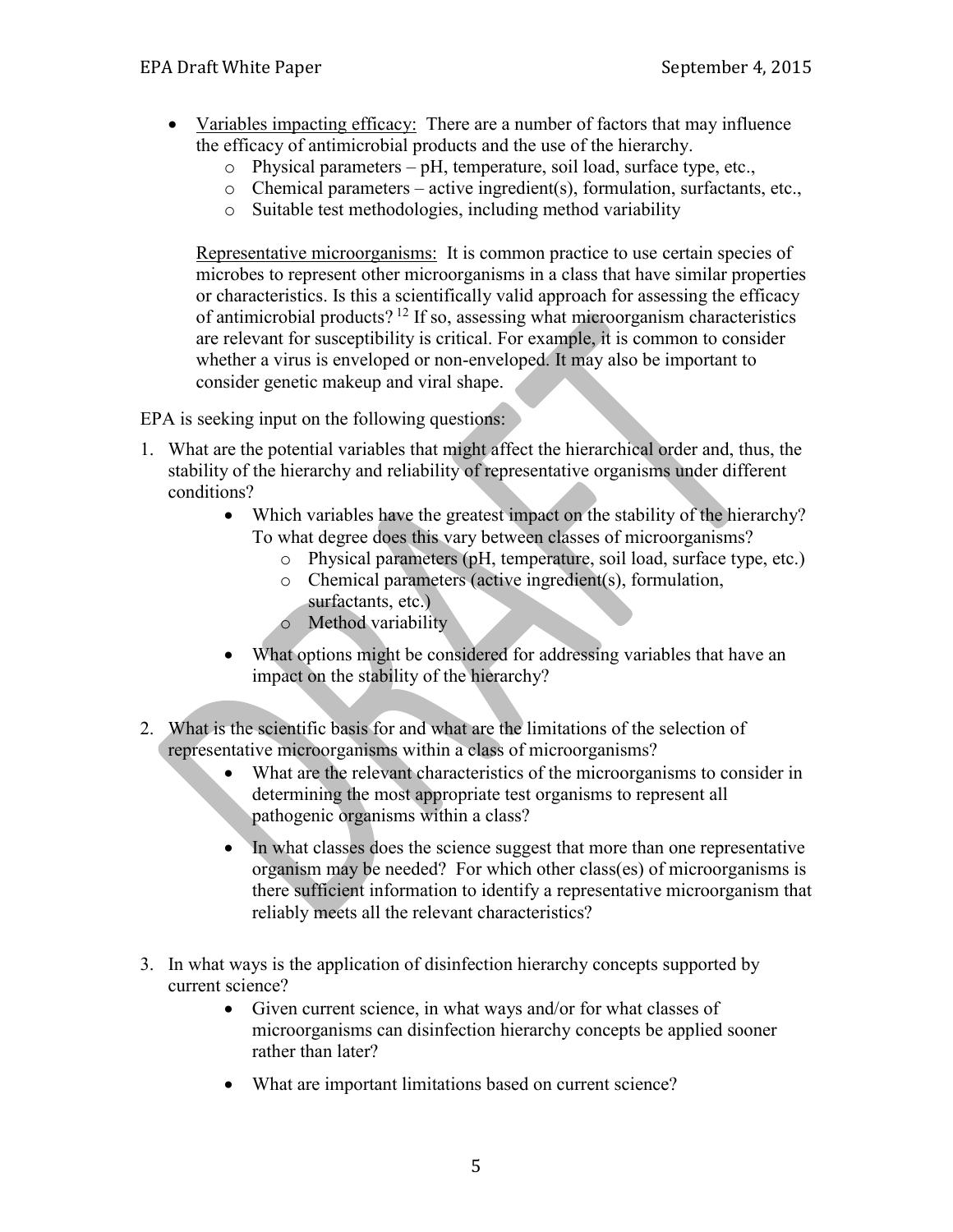- 4. What would be useful next steps?
	- What data and/or scientific studies could be completed relatively quickly, which could support additional application of the disinfection hierarchy – and in what ways?
	- What other scientific or policy considerations should EPA take into account in considering expanded use of the disinfection hierarchy for regulatory purposes?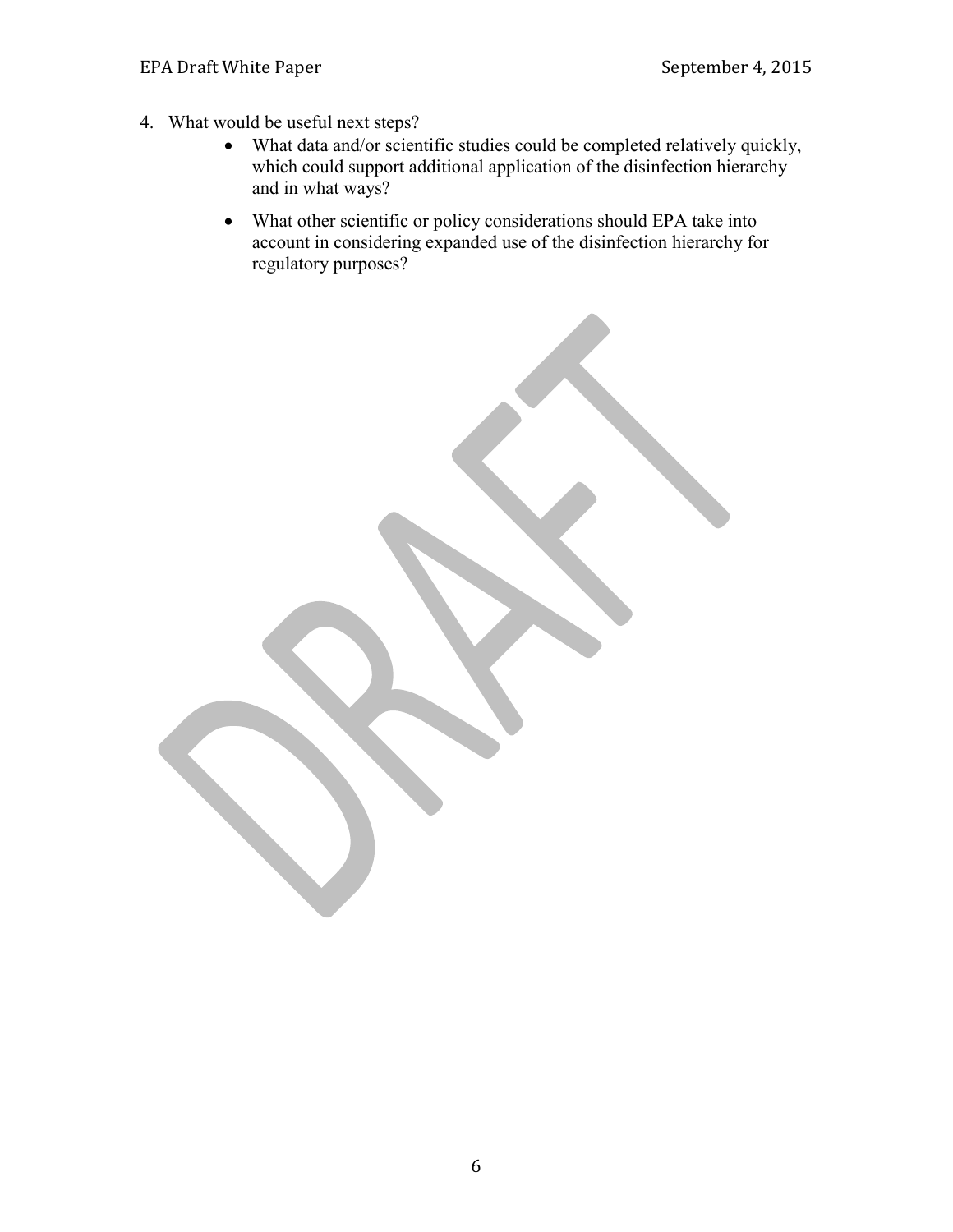### **Cited References**

- 1. Russell AD, Hammond SA, Morgan JR. Bacterial resistance to antiseptics and disinfectants. *J Hosp Infect* 1986; 7(3):213-225
- 2. Russell AD. Bacterial resistance to disinfectants: Present knowledge and future problems*. J Hosp Infect* 1998;43:S57-S68
- 3. McDonnell G, Russell AD. Antiseptics and disinfectants: activity, action, and resistance. *Clin Microbiol Rev* 1999;12 (1):147-179.
- 4. Rutala WA, Weber DA, HICPAC. Guideline for Disinfection and Sterilization in Healthcare Facilities, 2008 [\(http://www.cdc.gov/hicpac/Disinfection\\_Sterilization/4\\_0efficacyDS.html#a2\)](http://www.cdc.gov/hicpac/Disinfection_Sterilization/4_0efficacyDS.html#a2)
- 5. Spaulding EH. Chemical disinfection and antisepsis in the hospital. J. Hosp. Res. 1972;9:5- 31.
- 6. Spaulding EH. The role of chemical disinfection in the prevention of nosocomial infections. In: Brachman PS, Eickof TC, eds. Proceedings of the International Conference on Nosocomial Infections, 1970. Chicago: American Hospital Association, 1971:254-274.
- 7. Spaulding EH. Chemical disinfection of Medical and surgical materials. In: Lawrence CA, Block SS, eds. Disinfection, sterilization, and preservation. Philadelphia: Lea & Febiger, 1968:517-531.
- 8. U.S. Department of Health and Human Services (U.S. HHS), Centers for Disease Control and Prevention (CDC), National Institutes of Health (NIH). Biosafety in microbiological and biomedical laboratories, 5th ed. Washington, DC: Government Printing Office; 2009; appendix B.
- 9. Lin CS, Fuller J, Mayhall ES. Federal Regulation of Liquid Chemical Germicides by the U.S. Food and Drug Administration. In: Block S, editor. Disinfection, sterilization, and preservation. 5th edition. Philadelphia: Lippencott, Williams and Wilkens. 2001:881-917.
- 10. Prince HN. Disinfectant activity against bacteria and viruses: a hospital guide. *Particulate and Microbial Control* 1983; 2: 55-62.
- 11. United States Environmental Protection Agency Office of Pesticide Programs (USEPA-OPP). Pesticides: Regulating Pesticides. Implementation of the Emerging Pathogens and Disinfection Hierarchy for Antimicrobial Products. April 2008. [http://www.epa.gov/oppad001/disinfection\\_hier.htm](http://www.epa.gov/oppad001/disinfection_hier.htm)
- 12. McDonnell G, Burke P. Disinfection: Is it time to reconsider Spaulding? J. Hosp. Inf. 2011;78:163-170.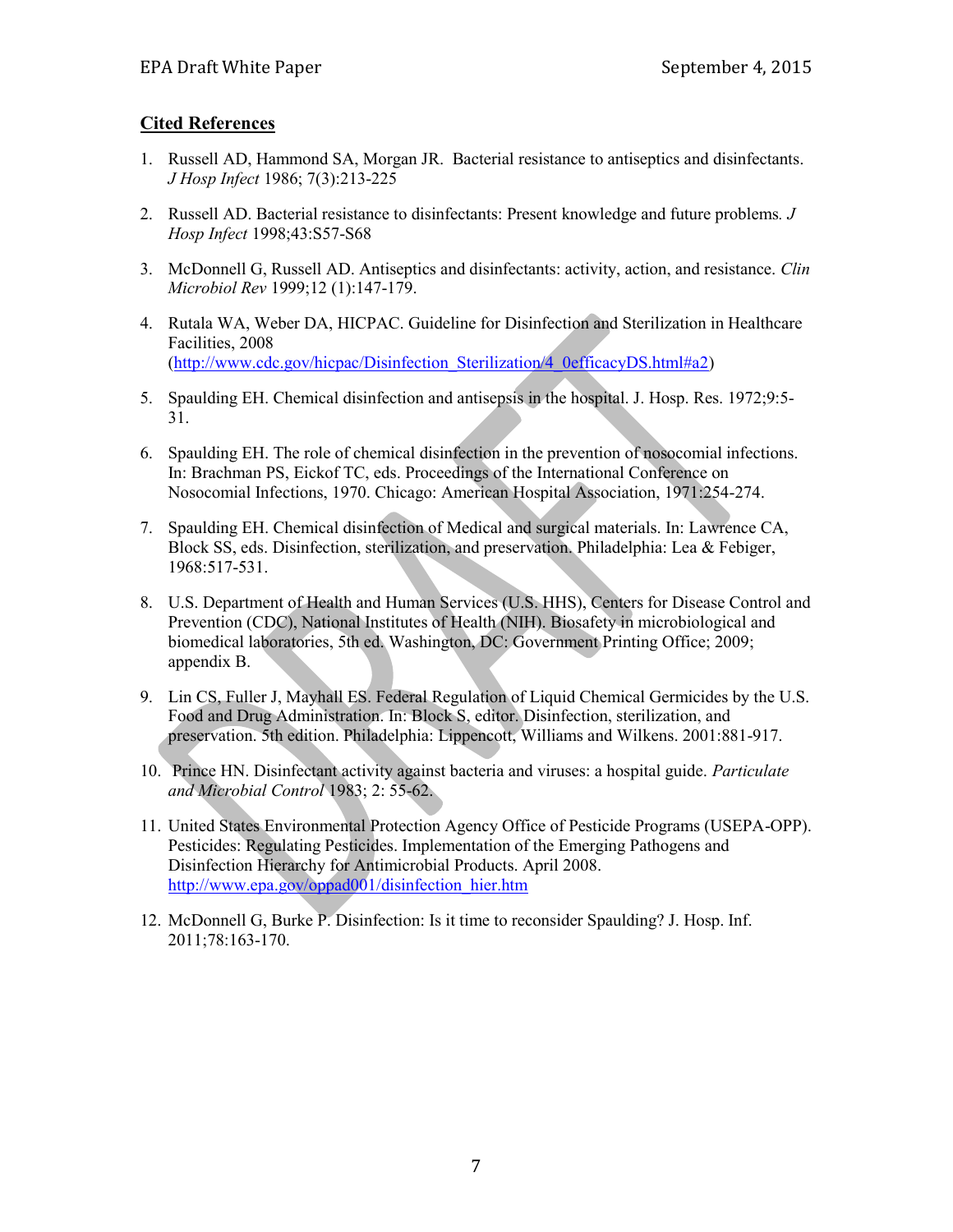### **Figure Citations**

U.S. Department of Health and Human Services (U.S. HHS), Centers for Disease Control and Prevention (CDC), National Institutes of Health (NIH). Biosafety in microbiological and biomedical laboratories, 5th ed. Washington, DC: Government Printing Office; 2009.

Favero M, Bond W. Chemical disinfection of medical and surgical materials. In: Block S, editor. Disinfection, sterilization, and preservation. 5th edition. Philadelphia: Lippencott, Williams and Wilkens. 2001:881-917.

### **Additional Useful References**

Dettenkofer M, Block C. Hospital disinfection: efficacy and safety issues. Curr. Opin. Infect. Dis. 2005;18:320-325.

Gilbert P, Rickard AH, McBain AJ. Biofilms and antimicrobial resistance. In: Fraise AP, Lambert PA, Maillard JY eds. Russell, Hugo, and Ayliffe's: Disinfection, preservation, and sterilization. 4th edition. Malden: Blackwell. 2004:128-138.

Maillard JY, Bloomfield S, Coelho JR, Collier P, Cookson B et al. Does microbicide use in consumer products promote antimicrobial resistance? A critical review and recommendations for a cohesive approach to risk assessment. Microbial Drug Resistance. 2013;19(5):344-354

McDonald LC, Arduino M. Climbing the evidentiary hierarchy for environmental infection control. Clin. Infect. Dis. 2013;56(1):36-39.

McDonnell G. Antisepsis, disinfection, and sterilization: Types, action and resistance. ASM Press. 2007:33-34.

Rutala WA, Weber DJ. Registration of disinfectants based on relative microbicidal activity. Inf. Control & Hosp. Epi. 2004;25(4):333-341.

Sabbah S, Springthorpe S, Sattar SA. Use of a mixture of surrogates for infectious bioagents in a standard approach to assessing disinfection of environmental surfaces. Appl. Env. Microbiol. 2010;76(17):6020-6022

Sattar SA. Hierarchy of susceptibility of viruses to environmental surface disinfectants: A predictor of activity against new and emerging viral pathogens. J. AOAC Int'l. 2007;90:6:1655- 1658.

Spaulding EH. Chemical sterilization of surgical instruments. Surg. Gynec. Obs. 1939;69:738- 744.

Tomasino SF. Development and assessment of disinfectant efficacy test methods for regulatory purposes. Amer. J. Inf. Control. 2013;41:S72-S76.

Zhou SS. Predicting activities of disinfecting products: Are we there yet? 125th AOAC Annual Meeting and Exposition. New Orleans. September 2011.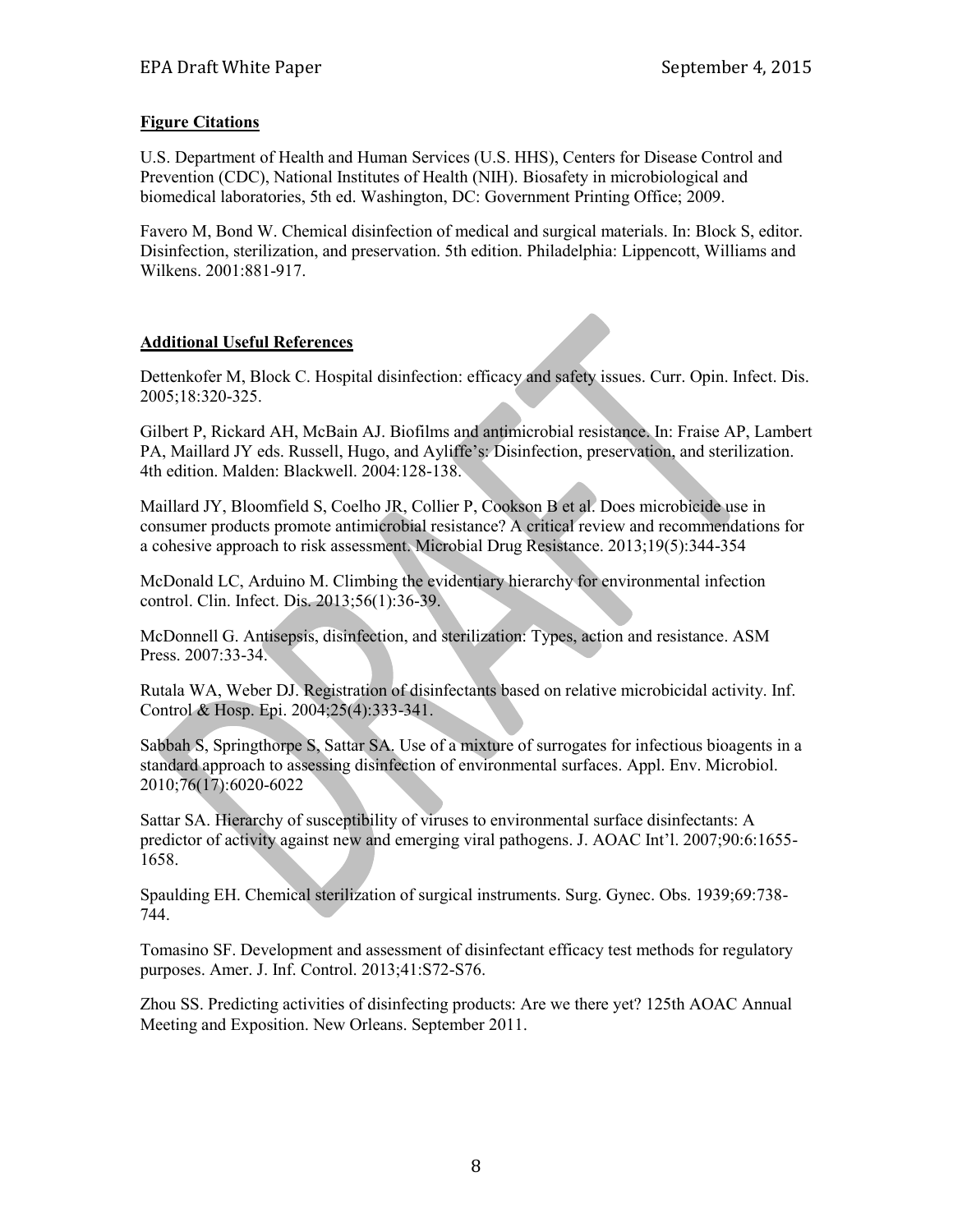## **Appendix A**

## **Table 1. Summary of EPA Testing Guidance for Antimicrobial Claims on Hard, Non-porous Environmental Surfaces**

| <b>Base Claim</b>                                          | <b>Base Test Organisms</b>                                                                                                      | <b>Allowed Additional</b><br><b>Claims</b> | <b>Additional Test</b><br>Organisms                                                  |
|------------------------------------------------------------|---------------------------------------------------------------------------------------------------------------------------------|--------------------------------------------|--------------------------------------------------------------------------------------|
| <b>Sterilants</b>                                          |                                                                                                                                 |                                            |                                                                                      |
| Sterilants/Sporicides                                      | Spores of Bacillus subtilis<br>[American Type Culture<br>Collection (ATCC) 19659]<br>and Clostridium<br>sporogenes (ATCC 3584)  | Additional high-risk<br>spores             | Spores of Clostridium difficile<br>$(ATCC 43598)*$ or Bacillus<br><i>anthracis</i>   |
| <b>Disinfectants</b>                                       |                                                                                                                                 |                                            |                                                                                      |
|                                                            |                                                                                                                                 | Additional bacteria                        | Bacteria claimed on the label                                                        |
| Hospital or healthcare<br>disinfectant                     | Staphylococcus aureus<br>$(ATCC 6538)$ and<br>Pseudomonas aeruginosa<br>(ATCC 15442)                                            | Fungicidal disinfectant                    | Trichophyton mentagrophytes<br>(ATCC 9533), then other fungi<br>claimed on the label |
|                                                            |                                                                                                                                 | Virucidal disinfectant                     | Virus claimed on the label or<br>approved surrogate                                  |
|                                                            |                                                                                                                                 | Tuberculocidal<br>disinfectant             | Mycobacterium bovis BCG                                                              |
| Broad-spectrum<br>disinfectant                             | Staphylococcus aureus<br>(ATCC 6538) and<br>Salmonella enterica<br>(ATCC 10708)                                                 | Additional bacteria                        | Bacteria claimed on the label                                                        |
|                                                            |                                                                                                                                 | Fungicidal disinfectant                    | Trichophyton mentagrophytes<br>(ATCC 9533), then other fungi<br>claimed on the label |
|                                                            |                                                                                                                                 | Virucidal disinfectant                     | Virus claimed on the label or<br>approved surrogate                                  |
|                                                            |                                                                                                                                 | Tuberculocidal<br>disinfectant             | Mycobacterium bovis BCG                                                              |
| Limited spectrum<br>disinfectant                           | Staphylococcus aureus<br>$(ATCC 6538)$ or<br>Salmonella enterica<br>(ATCC 10708)                                                | <b>Additional bacteria</b>                 | Bacteria claimed on the label                                                        |
| <b>Sanitizers</b>                                          |                                                                                                                                 |                                            |                                                                                      |
| Non-food contact<br>surface sanitizer                      | Staphylococcus aureus<br>(ATCC 6538) and<br>[Klebsiella pneumoniae<br>(ATCC 4352) or<br>Enterobacter aerogenes<br>(ATCC 13048)] | Additional bacteria                        | Bacteria claimed on the label                                                        |
| Food contact surface<br>sanitizer (halide<br>products)     | Salmonella enterica<br>(ATCC 6539) or<br>Staphylococcus aureus<br>(ATCC 6538)                                                   | Additional bacteria                        | Bacteria claimed on the label                                                        |
| Food contact surface<br>sanitizer (non-halide<br>products) | Escherichia coli (ATCC<br>11229) and Staphylococcus<br>aureus (ATCC 6538)                                                       | Additional bacteria                        | Bacteria claimed on the label                                                        |

\*Claims against spores of *Clostridium difficile* are only allowed on products labeled for hospital use.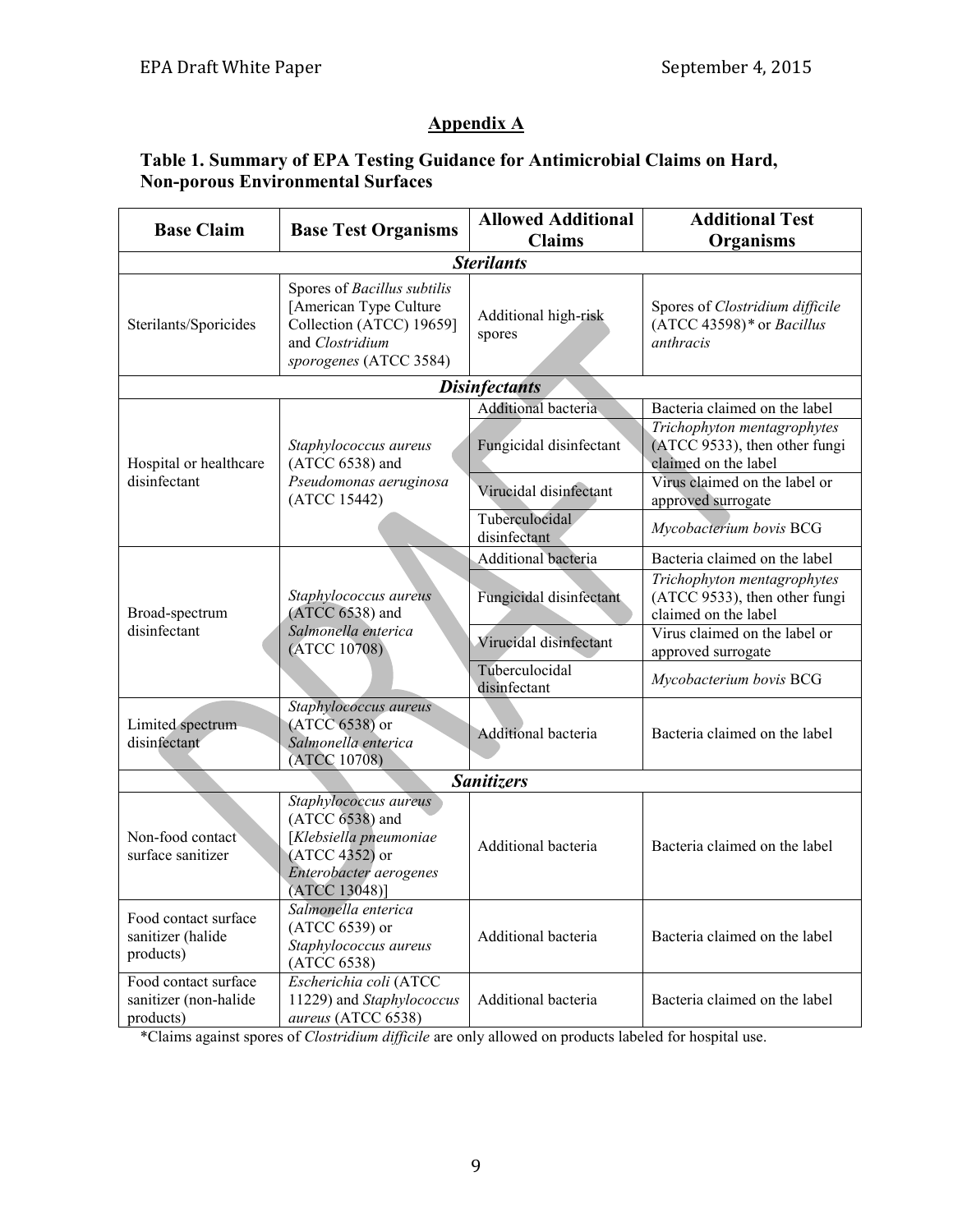Figure 1. Microbiological disinfection hierarchy. Examples of microorganisms in each category are provided.



Microbiological Hierarchy\*